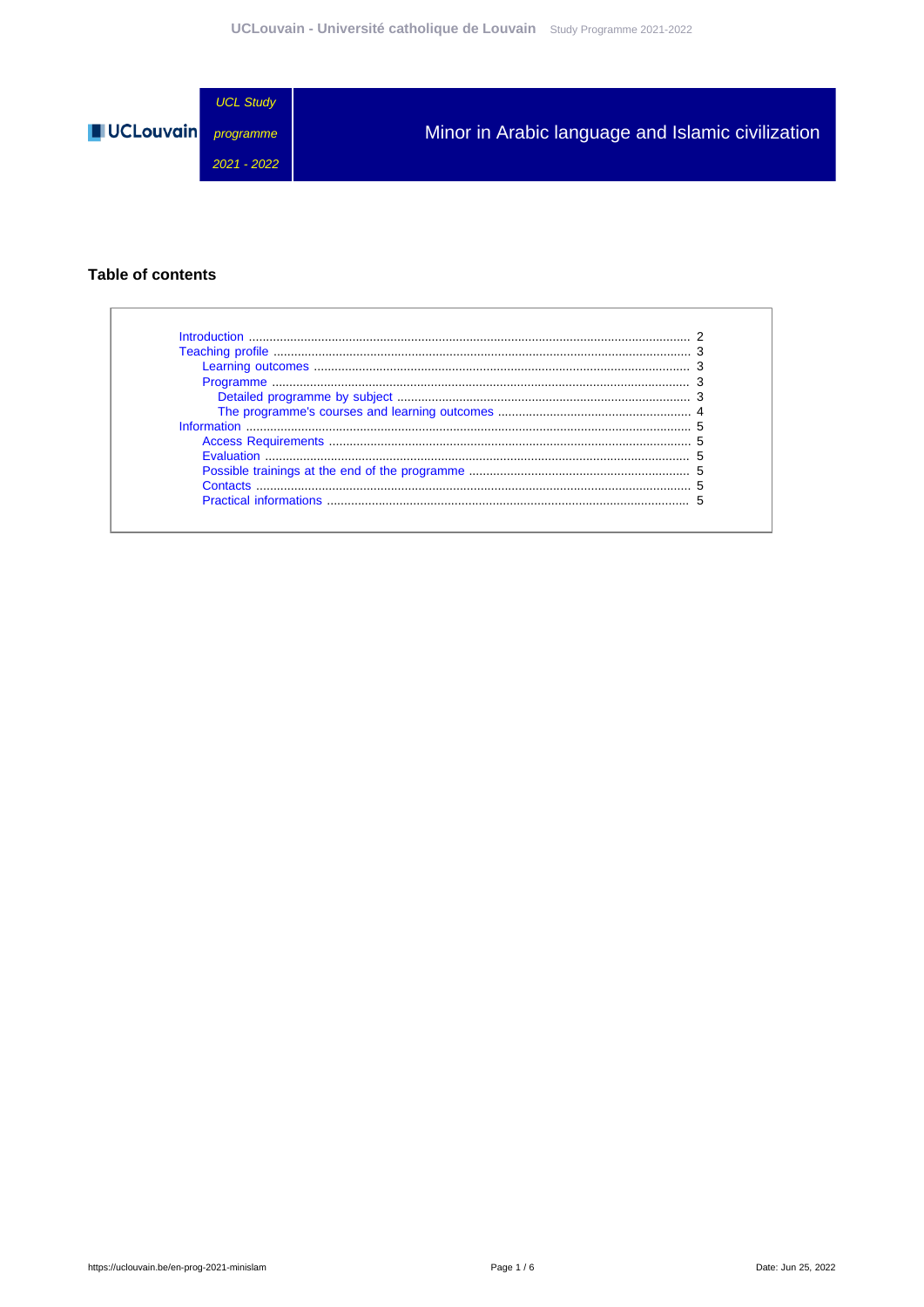**MINISLAM - Introduction**

# <span id="page-1-0"></span>**Introduction**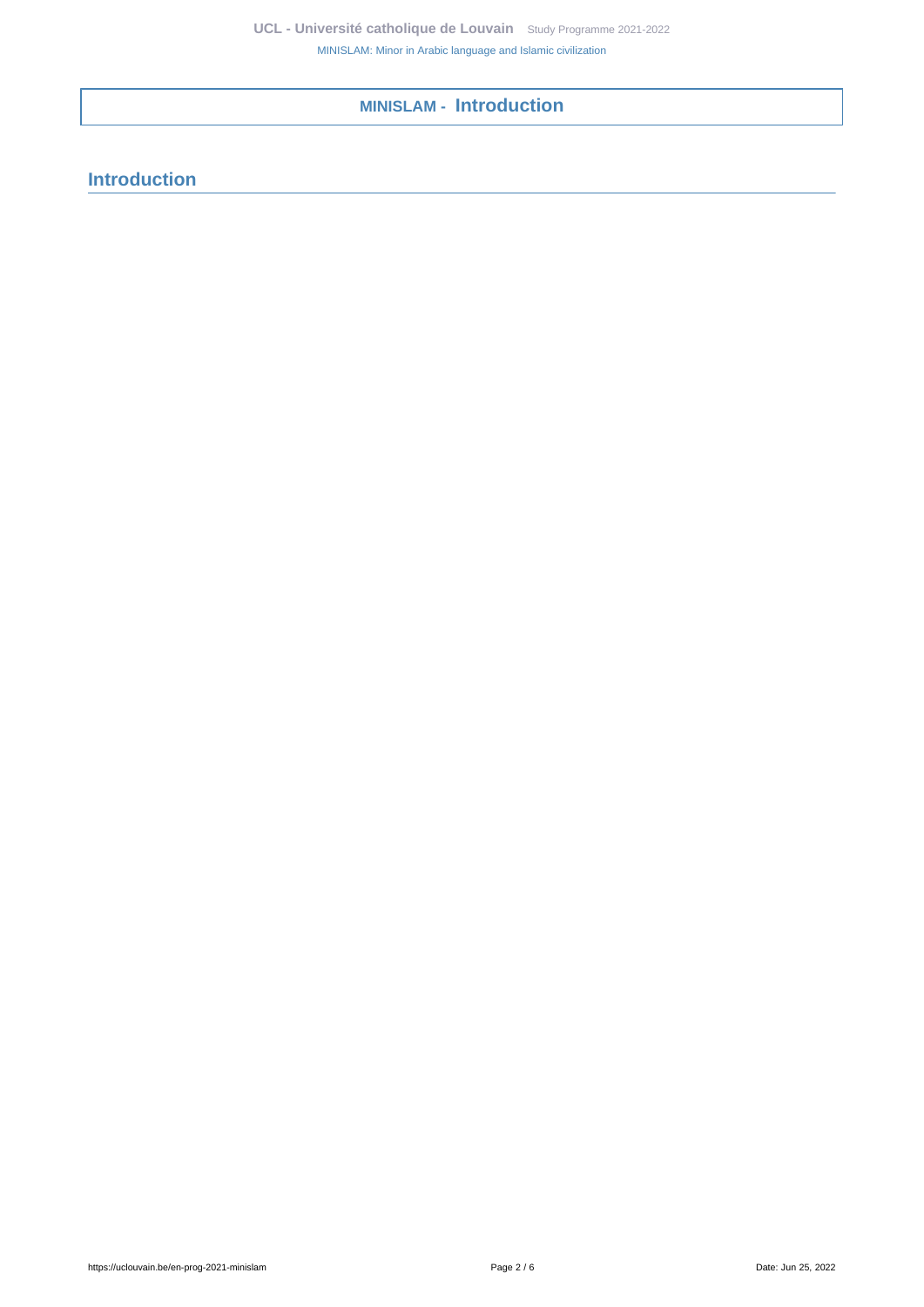### **MINISLAM - Teaching profile**

## <span id="page-2-1"></span><span id="page-2-0"></span>**Learning outcomes**

| On successful completion of this programme, each student is able to: |
|----------------------------------------------------------------------|
| 1.                                                                   |
| 2.                                                                   |
| 3.                                                                   |
| 4.                                                                   |
| 5.                                                                   |

### <span id="page-2-2"></span>**Programme**

#### <span id="page-2-3"></span>**DETAILED PROGRAMME BY SUBJECT**

**O** Mandatory

- **83 Optional**
- $\Delta$  Not offered in 2021-2022
- Not offered in 2021-2022 but offered the following year
- ⊕ Offered in 2021-2022 but not the following year
- $\Delta\,\oplus$  Not offered in 2021-2022 or the following year
- **Activity with requisites** 
	- Teaching language (FR, EN, ES, NL, DE, ...)

Click on the course title to see detailed informations (objectives, methods, evaluation...)

30 crédits

#### Year 2 3  **Content:**

# **Languages (20 credits)**

#### Four courses to be chosen from :

| <b>&amp; LARAB1100</b> | <b>Modern Arabic Elementary Level I</b> | Manhal Makhoul (coord.)                                                   | $\lceil q_1 \rceil \lceil 30h \rceil \lceil 5 \right]$ | $\mathsf{x}$ |              |
|------------------------|-----------------------------------------|---------------------------------------------------------------------------|--------------------------------------------------------|--------------|--------------|
| <b>&amp; LARAB1102</b> | Modern Arabic: elementary level II      | Manhal Makhoul (coord.)                                                   | $\lceil q^2 \rceil$ [30h] [5 Credits]                  |              | $\mathbf{x}$ |
| 33 LGLOR1660           | <b>Classical Arabic I</b>               | Sébastien Moureau                                                         | $\lceil q^2 \rceil$ [30h] [5 Credits]                  | $\mathsf{x}$ |              |
| 33 LGLOR1661           | <b>Classical Arabic II A</b>            | <b>Godefroid De Callatay</b>                                              | [q2] [30h] [5 Credits] $\oslash$                       |              | $x \mid x$   |
| 83 LGLOR1662           | <b>Classical Arabic II B</b>            | Naïm Vanthieghem<br><i>(compensates)</i><br><b>Godefroid De Callatay)</b> | [q2] [30h] [5 Credits] $\oplus$                        |              | $x \times$   |
| <b>&amp; LARAB1302</b> | <b>Eastern colloquial Arabic</b>        |                                                                           | [q1+q2] [30h] [5 Credits] $\Delta$                     |              | $\mathbf{x}$ |
| <b>&amp; LARAB1303</b> | <b>Maghribi colloquial Arabic</b>       | <b>Ahmed Adrioueche</b><br>(coord.)                                       | $[q1+q2]$ [30h] [5 Credits]                            |              | $\mathbf{x}$ |

#### **Culture and Civilisation (10 credits)**

#### Two courses to be chosen from :

| <b>&amp; LGLOR1531</b> | History and Society of Islam and the Arab World | <b>Godefroid De Callatay</b>                    | [q1] [30h] [5 Credits] $\oslash$ | <b>x x</b> |
|------------------------|-------------------------------------------------|-------------------------------------------------|----------------------------------|------------|
| <b>&amp; LDROI1511</b> | Introduction to Islamic Law                     | Louis-Léon Christians<br><b>Baudouin Dupret</b> | [q2] [30h] [5 Credits]           | $X$ $X$    |
| <b>83 LFILO1370</b>    | <b>History of arabic Philosophy</b>             | Cécile Bonmariage                               | [q1] [30h] [5 Credits]           | <b>x x</b> |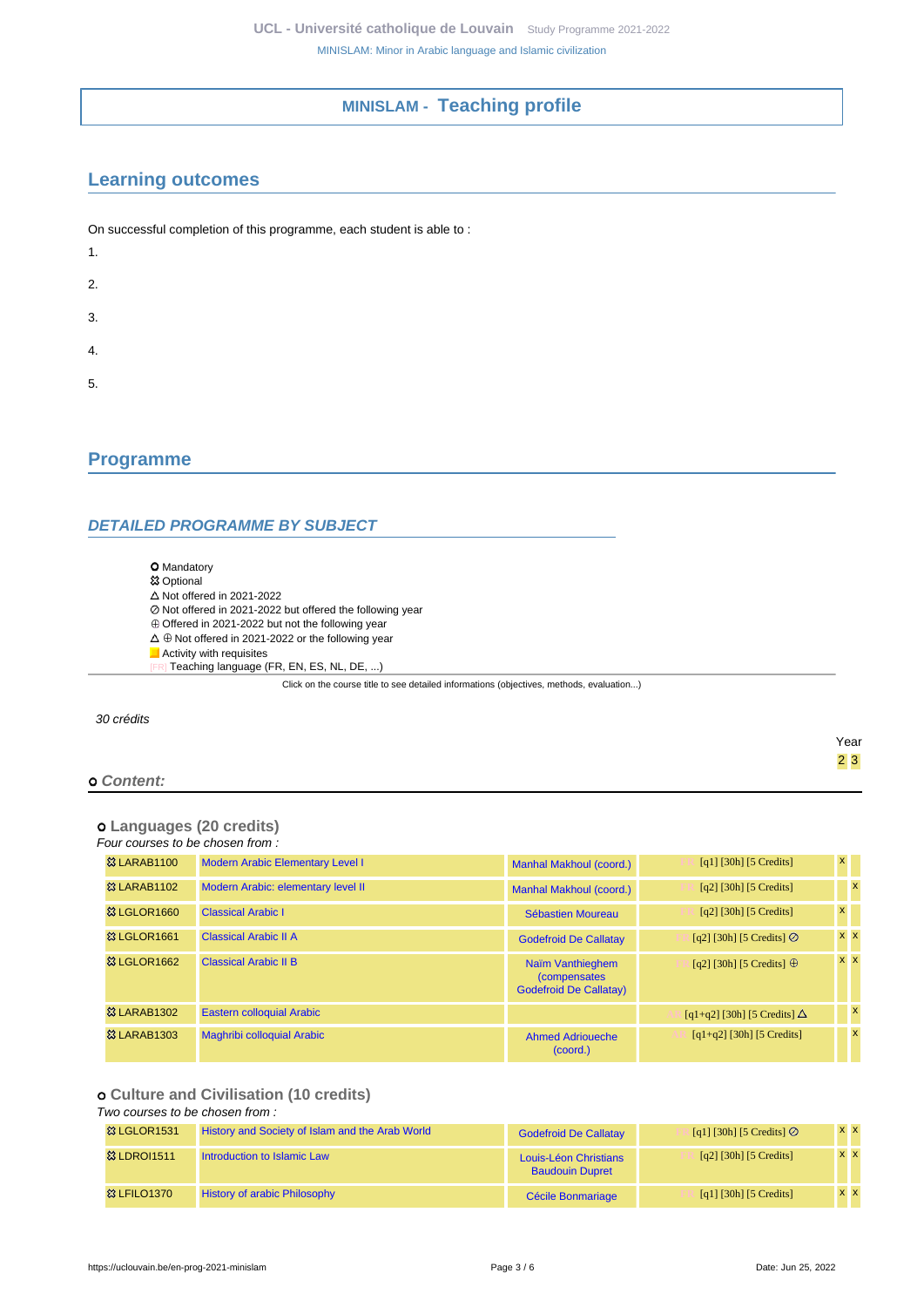#### <span id="page-3-0"></span>**THE PROGRAMME'S COURSES AND LEARNING OUTCOMES**

For each UCLouvain training programme, a [reference framework of learning outcomes](https://uclouvain.be/en-prog-2021-minislam-competences_et_acquis.html) specifies the the skills expected of every graduate on completion of the programme. Course unit descriptions specify targeted learning outcomes, as well as the unit's contribution to reference framework of learning outcomes.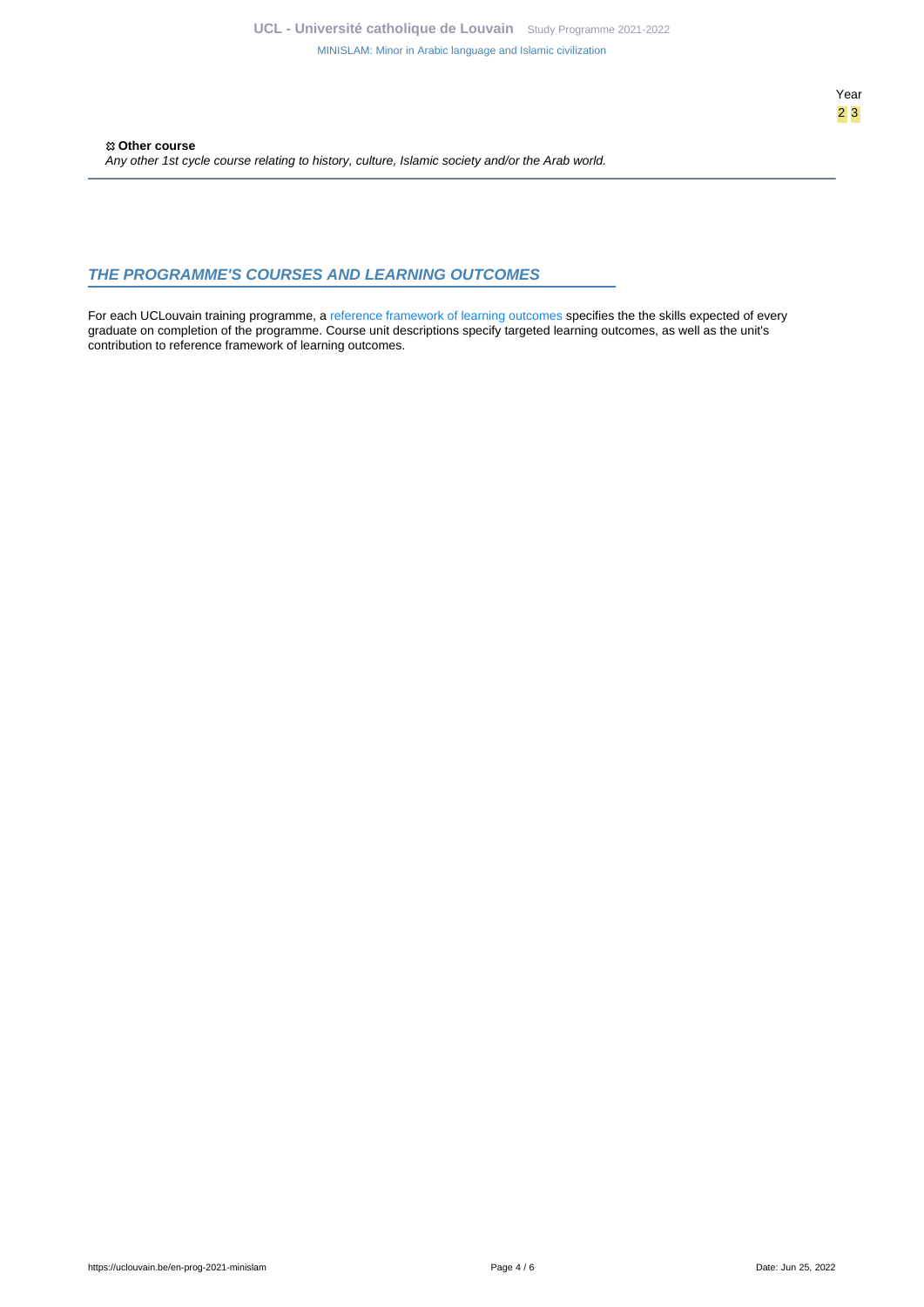#### **MINISLAM - Information**

# <span id="page-4-1"></span><span id="page-4-0"></span>**Access Requirements**

The programme is open to all Bachelor students if their main programme permits.

For further information: [https://uclouvain.be/en-prog-min-lisla100i-bacs\\_concernes](https://uclouvain.be/en-prog-min-lisla100i-bacs_concernes)

### <span id="page-4-2"></span>**Evaluation**

**The evaluation methods comply with the [regulations concerning studies and exams](https://uclouvain.be/fr/decouvrir/rgee.html). More detailed explanation of the modalities specific to each learning unit are available on their description sheets under the heading "Learning outcomes evaluation method".**

To obtain a student's average, the grades awarded for each course unit are weighted by their respective credits.

# <span id="page-4-3"></span>**Possible trainings at the end of the programme**

All UCLouvain Bachelors, with the [Minor in Arabic language and Islamic civilization](https://uclouvain.be/en-prog-2021-minislam) give access to [Master \[120\] in Ancient Languages](https://uclouvain.be/en-prog-2021-hori2m) [and Literatures: Oriental Studies](https://uclouvain.be/en-prog-2021-hori2m) and [Master \[60\] in Ancient Languages and Literatures : Oriental Studies](https://uclouvain.be/en-prog-2021-hori2m1)

- provided that at least two courses in classical Arabic and two courses in the culture and civilization of Islam and/or the Arab world have been followed;
- and by adding a maximum of 15 credits of supplementary classes integrated into the master's programme.

Last update: March 2020

### <span id="page-4-4"></span>**Contacts**

#### **Curriculum Management**

Entity Structure entity SSH/FIAL/EHAC Denomination [\(EHAC\)](https://uclouvain.be/repertoires/entites/ehac) Acronym EHAC

Faculty Faculty of Philosophy, Arts and Letters [\(FIAL\)](https://uclouvain.be/repertoires/entites/fial) Sector **Sector** According to the Music Sector **Human Sciences** [\(SSH\)](https://uclouvain.be/repertoires/entites/ssh) Postal address **Pascal 1** - bte L3.03.13 1348 Louvain-la-Neuve Tel: [+32 \(0\) 10 47 49 35](https://uclouvain.be/tel:+3210474935) - Fax: [+32 \(0\) 10 47 49 29](https://uclouvain.be/tel:+3210474929)

Academic supervisor: [Cécile Bonmariage](https://uclouvain.be/repertoires/cecile.bonmariage) Useful Contact(s)

• Fiorella Flamini, Study Adviser: [conseiller.etudes-fial@uclouvain.be](https://uclouvain.be/mailto:conseiller.etudes-fial@uclouvain.be)

# <span id="page-4-5"></span>**Practical informations**

Practical information regarding this minor (enrolment, course and exam schedules, etc.) is available in the French version of the study programme.